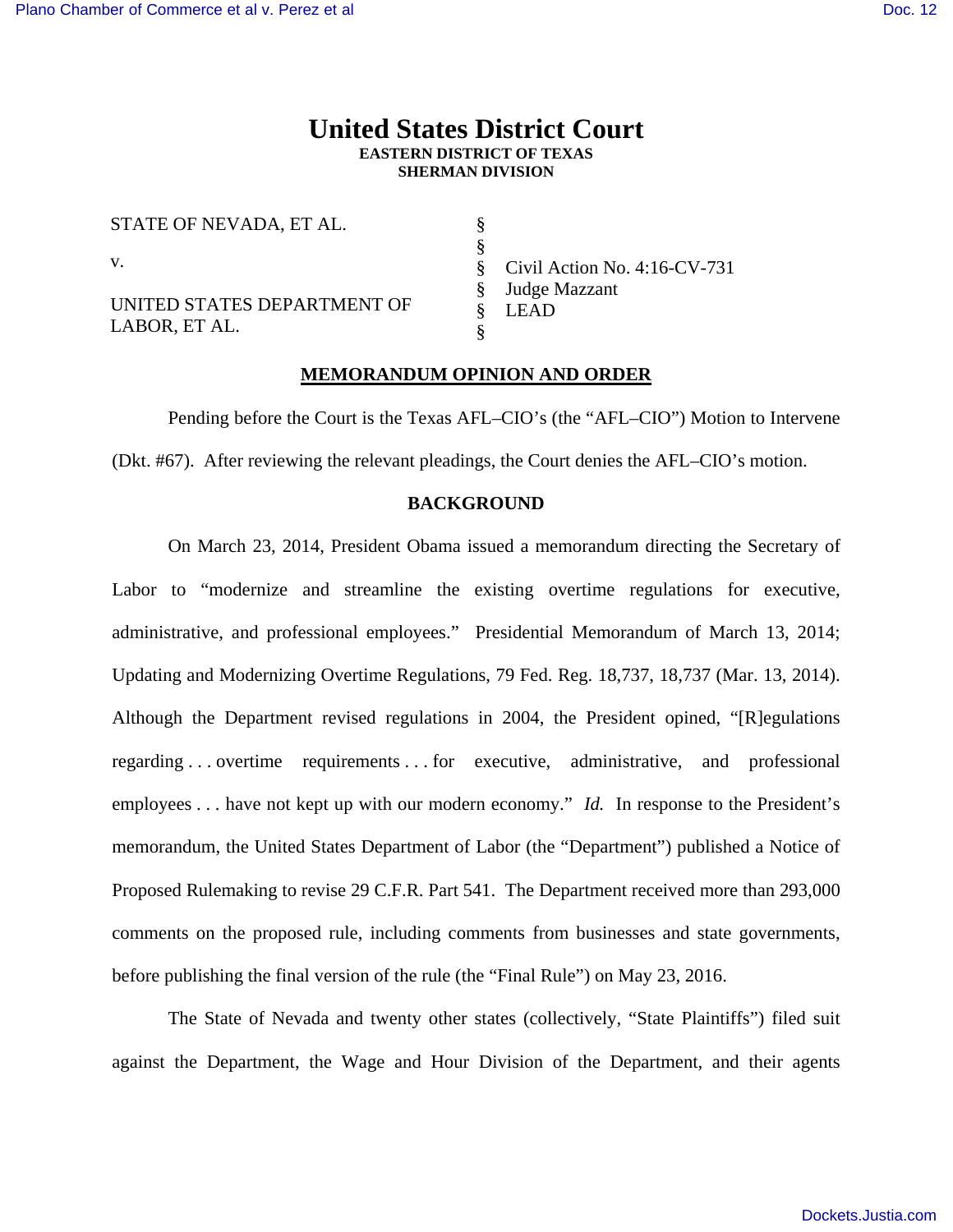(collectively, "Defendants") challenging the Final Rule (Dkt. #1). On October 12, 2016, State Plaintiffs moved for emergency preliminary injunctive relief (Dkt. #10).

The Plano Chamber of Commerce and more than fifty-five Texas and national business groups (collectively, "Business Plaintiffs") filed a similar action challenging the Final Rule in *Plano Chamber of Commerce et al. v. Perez et al.*, No. 4:16-CV-732 (E.D. Tex. Sept. 20, 2016). On October 14, 2016, Business Plaintiffs moved for expedited summary judgment (No. 4:16- CV-732, Dkt. #7; No. 4:16-CV-731, Dkt. #35). The Court consolidated Business Plaintiffs' action with the State Plaintiffs' action on the unopposed motion from Business Plaintiffs (No. 4:16-CV-732; Dkt. #11).

On November 16, 2016, the Court held a preliminary injunction hearing to consider oral argument regarding State Plaintiffs' motion. On November 22, 2016, the Court granted State Plaintiffs' emergency motion for preliminary injunctive relief (Dkt. #60).

On December 9, 2016, the AFL–CIO filed its motion to intervene (Dkt. #67). On December 15, 2016, Business Plaintiffs filed a response (Dkt. #72). The next day, State Plaintiffs also filed a response (Dkt. #74). On December 22, 2016, the AFL–CIO filed a reply (Dkt. #78). On December 28, 2016, State Plaintiffs filed a sur-reply (Dkt. #79).

### **LEGAL STANDARD**

Federal Rule of Civil Procedure 24 provides for two forms of intervention: (1) intervention of right (mandatory intervention); and (2) permissive intervention. Fed. R. Civ. P. 24.

A proposed intervenor is entitled to mandatory intervention if the following elements are satisfied:

(1) the application for intervention must be timely; (2) the applicant must have an interest relating to the property or transaction which is the subject of the action;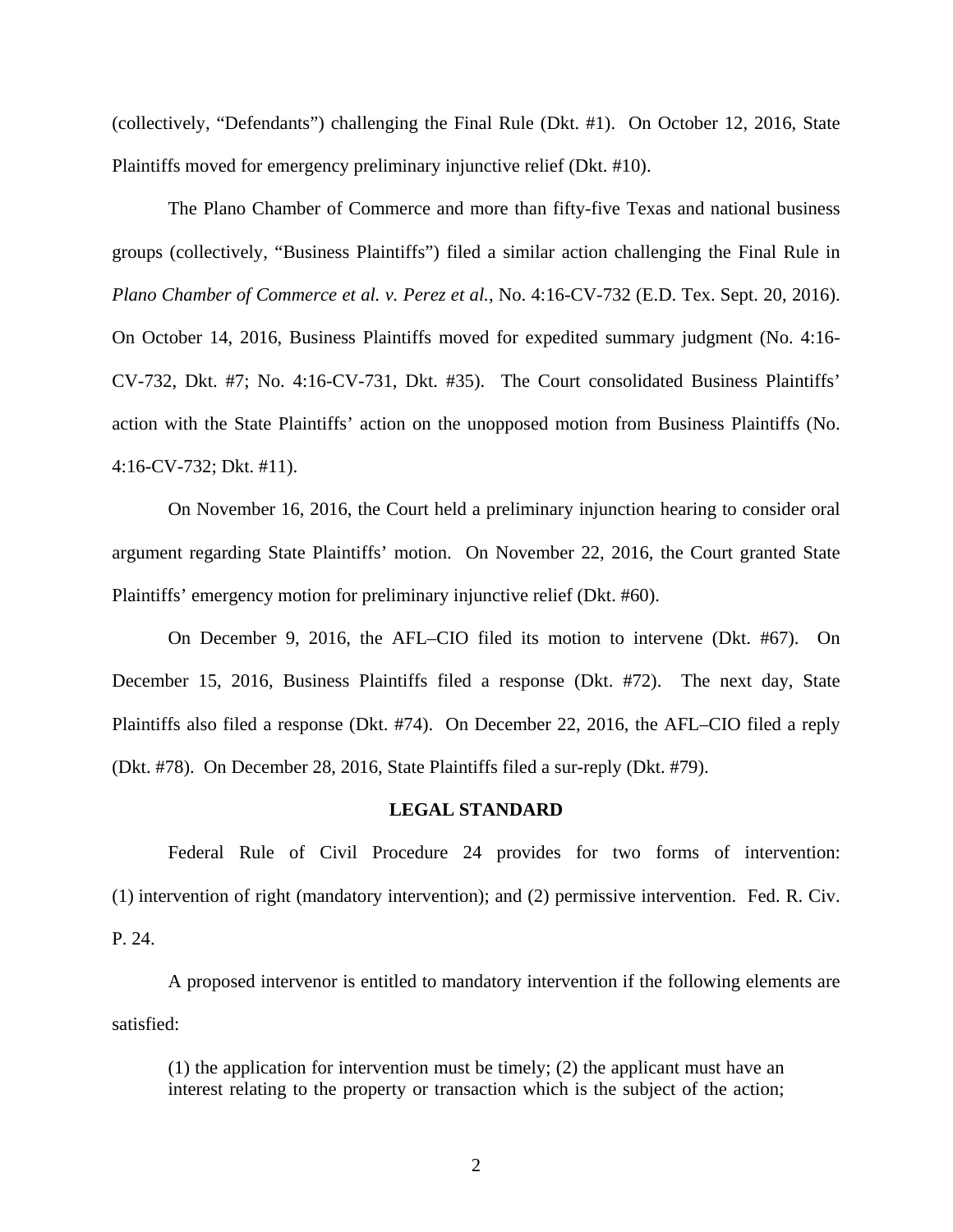(3) the applicant must be so situated that the disposition of the action may, as a practical matter, impair or impede his ability to protect that interest; (4) the applicant's interest must be inadequately represented by the existing parties to the suit.

*Texas v. United States*, 805 F.3d 653, 657 (5th Cir. 2015). "Failure to satisfy any one requirement precludes intervention of right." *Haspel & Davis Milling & Planting Co. v. Bd. of Levee Comm'rs of the Orleans Levee Dist.*, 493 F.3d 570, 578 (5th Cir. 2007).

If intervention is not mandatory, then it is permissive. A court may permit anyone to intervene whom "has a claim or defense that shares with the main action a common question of law or fact" as long as the intervention does not "unduly delay or prejudice the adjudication of the rights of the original parties." Fed. R. Civ. P. 24(b); *see also Heaton v. Monogram Credit Card Bank of Ga.*, 297 F.3d 416, 422 (5th Cir. 2002) ("Federal courts should allow intervention where no one would be hurt and the greater justice could be attained."). This decision to permit intervention is a "wholly discretionary" one, even if there is a common question of law or fact and the requirements of Rule 24(b) are satisfied. *Wal-Mart Stores, Inc. v. Tex. Alcoholic Beverage Comm'n*, No. 1-15-CV-134, 2015 WL 11613286, at \*2 (W.D. Tex. Dec. 22, 2015) (quoting *Bush v. Viterna*, 740 F.2d 350, 359 (5th Cir. 1984)).

#### **ANALYSIS**

The AFL–CIO seeks to intervene in this action, arguing it has met the requirements of both mandatory intervention and permissive intervention. In terms of mandatory intervention, Business and State Plaintiffs oppose the AFL–CIO's motion on two grounds: (1) the AFL–CIO's intervention is untimely; and (2) the AFL–CIO lacks a legally protectable interest in the matter because the Department is adequately representing the Final Rule. State Plaintiffs and Business Plaintiffs reassert their untimely arguments to oppose permissive intervention. The Court will address each of these arguments in turn.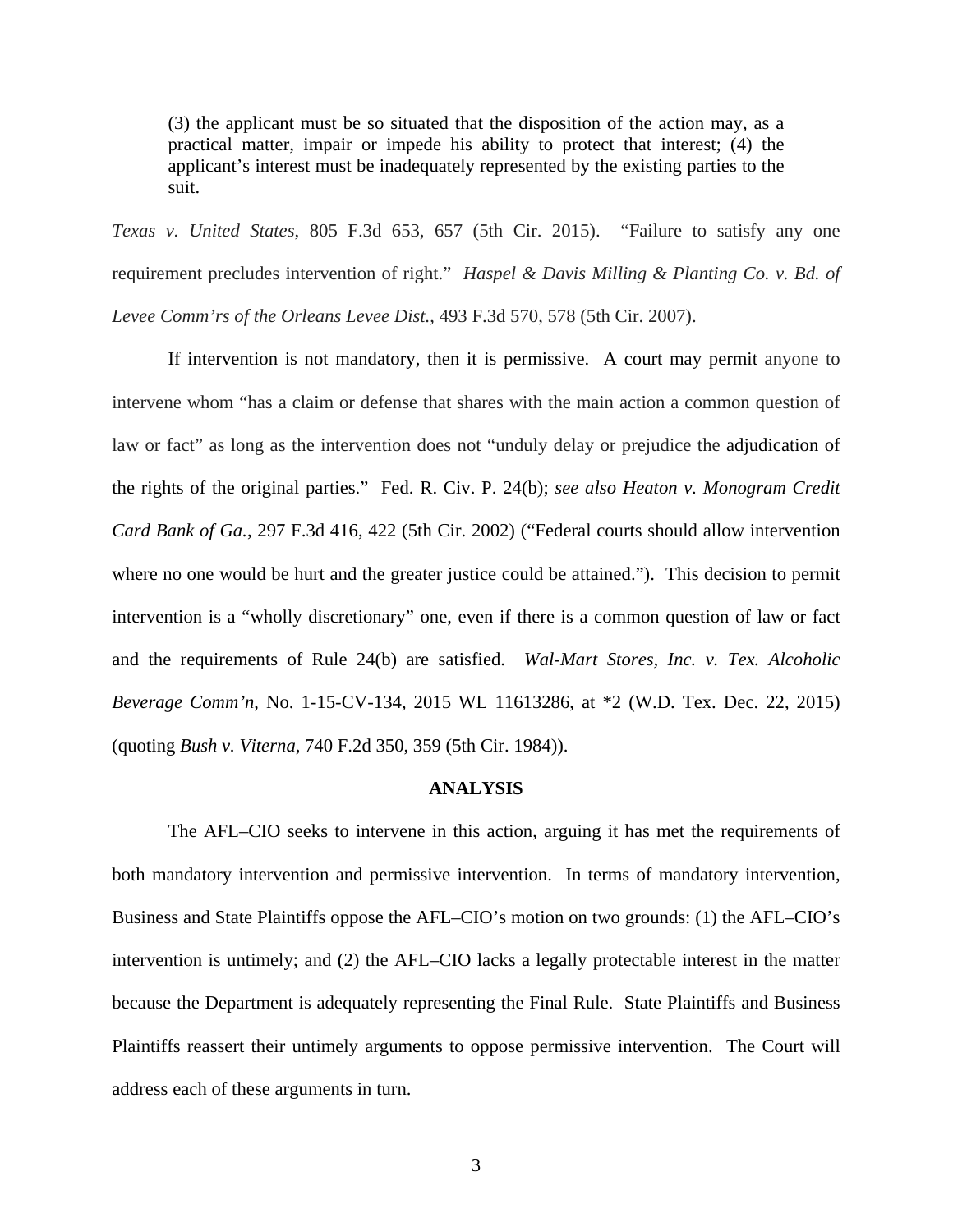## **A. Mandatory Intervention**

The Court considers whether the AFL–CIO's motion to intervene is timely. The Fifth Circuit has articulated four factors for district courts to weigh in assessing whether a proposed intervenor timely sought intervention:

(1) the length of time during which the would-be intervenor actually knew or reasonably should have known of its interest in the case before it petitioned for leave to intervene; (2) the extent of the prejudice that the existing parties to the litigation may suffer as a result of the would-be intervenor's failure to apply for intervention as soon as it knew or reasonably should have known of its interest in the case; (3) the extent of the prejudice that the would-be intervenor may suffer if intervention is denied; and (4) the existence of unusual circumstances militating either for or against a determination that the application is timely.

*Sommers v. Bank of Am., N.A.*, 835 F.3d 509, 512–13 (5th Cir. 2016). The Court makes a timeliness determination based on all of the circumstances in the case. *Lucas v. McKeithen*, 102 F.3d 171, 173 (5th Cir. 1996).

After reviewing the Fifth Circuit's timeliness factors, the Court finds the AFL–CIO's motion is untimely. The AFL–CIO knew it had an interest in this case since September 20, 2016, when both Plaintiffs filed separate suits against the Department. However, the AFL–CIO waited almost two months before filing its motion to intervene on December 2, 2016. This litigation has progressed significantly in the months preceding the AFL–CIO motion. The Court now considers the AFL–CIO's motion after the parties have briefed and argued State Plaintiffs' preliminary injunction motion, after the Court has ruled on that motion, after the parties have briefed Business Plaintiffs' summary judgment motion, and after Defendants have filed an interlocutory appeal regarding the Court's injunction order. Allowing intervention at this stage in the litigation would prejudice the existing parties by delaying the Court's consideration of Business Plaintiffs' ripe summary judgment motion. The AFL–CIO has not demonstrated it will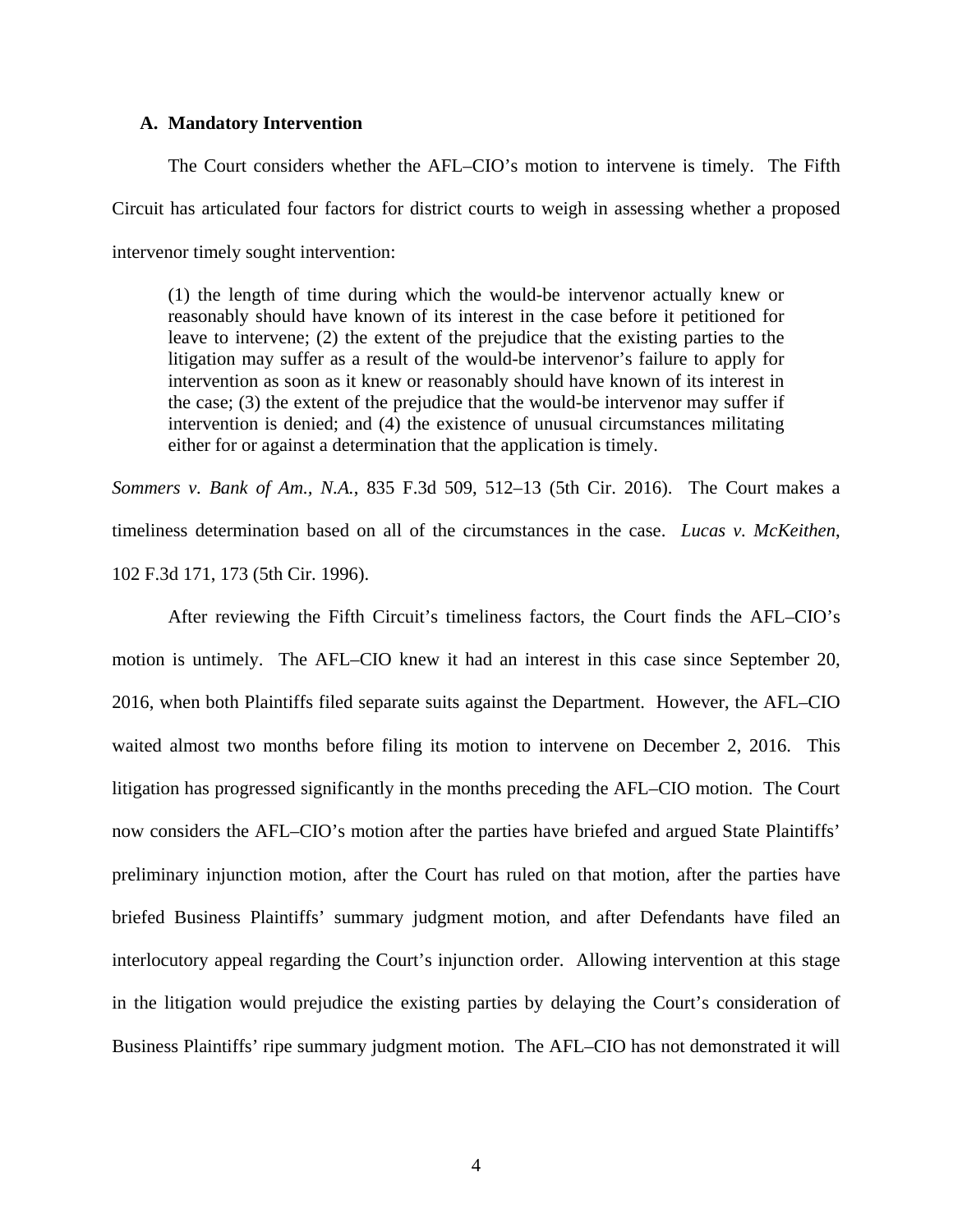be prejudiced if it is not made party to this lawsuit. In addition, the Court determines no unusual circumstances exist for or against the AFL–CIO's intervention.

Even if the AFL–CIO's motion was timely, the Court finds Defendants are adequately representing its interests. The AFL–CIO believes the Defendants will amend or repeal the Final Rule once the incoming administration takes over on January 20, 2017. Specifically, the AFL– CIO states Secretary of Labor nominee Andrew Puzder "may" amend or repeal the Final Rule.

As the proposed intervenor, the AFL–CIO bears the burden to show inadequate representation. The Supreme Court refers to this burden as "minimal," requiring only a showing "that representation of [the intervenor's] interest 'may be' inadequate." *Trbovich v. United Mine Workers*, 404 U.S. 528, 538 n.10 (1972). Jurisprudence has created two presumptions of adequate representation. The first presumption occurs "when the putative representative is a governmental body or officer charged by law with representing the interests of the absentee." *Edwards v. City of Hous.*, 78 F.3d 983, 1005 (5th Cir. 1996). To overcome this presumption, the applicant must show "its interest is in fact different from that of the [governmental entity] and that the interest will not be represented by [it]." *Id.* (quoting *Hopwood v. Texas*, 21 F.3d 603, 605 (5th Cir. 1994)). The second presumption occurs when the applicant intervenor's objective is ultimately the same as a party to the lawsuit. *Id.* In such cases, the intervenor must show adversity of interest, collusion, or nonfeasance by the existing party to overcome the presumption. *Id.*

The AFL–CIO has not overcome either presumption. First, the current Secretary of Labor is Alexander Acosta. The AFL–CIO did not express concerns regarding the Trump Administration outside the scope of Mr. Puzder's public statements about the Final Rule. In every reference to Mr. Puzder, the AFL–CIO never expanded its concerns to include the Trump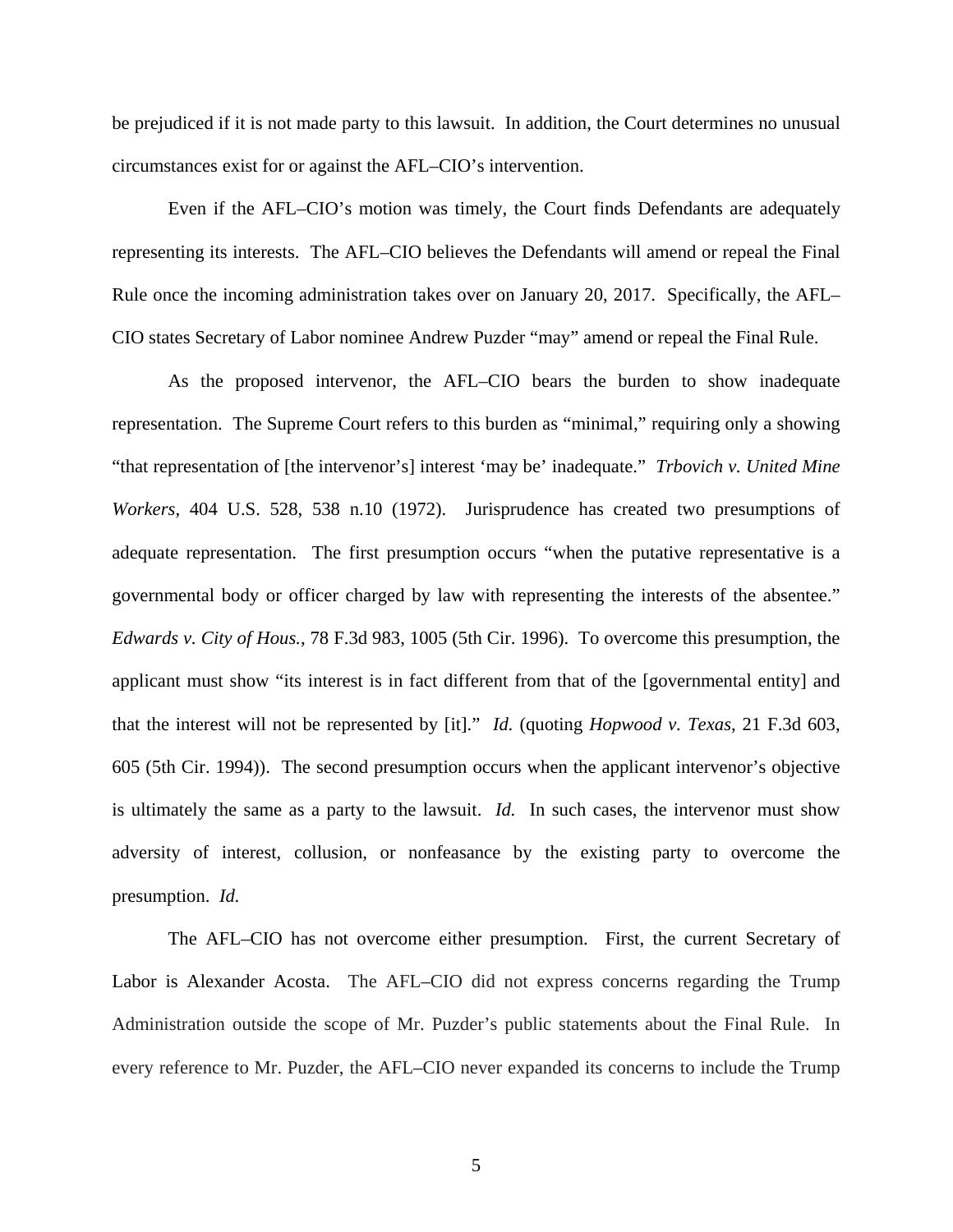administration or Secretary Acosta. Thus, the threat of Mr. Puzder's contrary views of the Final Rule was extinguished when Secretary Acosta replaced him. Second, the AFL–CIO has not shown the Department has an adverse interest, colluded, or committed nonfeasance. *Brumfield v. Dodd*, 749 F.3d 339, 345 (5th Cir. 2014). Therefore, Defendants are adequately representing the AFL–CIO's interests.

Because the AFL–CIO has failed to show its motion is timely and that Defendants are adequately representing its interests, the Court will not consider the AFL–CIO's arguments for mandatory intervention. *See Haspel*, 493 F.3d at 578. Accordingly, the Court denies the AFL– CIO's right to mandatorily intervene in this action.

## **B. Permissive Intervention**

The Court's determination of permissive intervention is a wholly discretionary one. *See United States v. City of New Orleans*, 540 F. App'x 380, 381 (5th Cir. 2013) (indicating a district court may deny permissive intervention even if the requirements of Rule 24(b) are met). In exercising discretion on a timely motion, the Court considers if the intervenor has a claim or defense that shares with the main action a common question of law or fact, and whether the intervention will cause undue delay or prejudice. Fed. R. Civ. P. 24(b).

The Court exercises its discretion to deny the AFL–CIO's motion for permissive intervention based on its untimely motion to intervene. Even if the AFL–CIO's motion was timely, the Court would still deny the AFL–CIO's motion. The Court finds the AFL–CIO seeks to assert defenses that Defendants may have already raised. Any intervention would serve only to delay litigation, especially since Defendants are representing the AFL–CIO's interests.